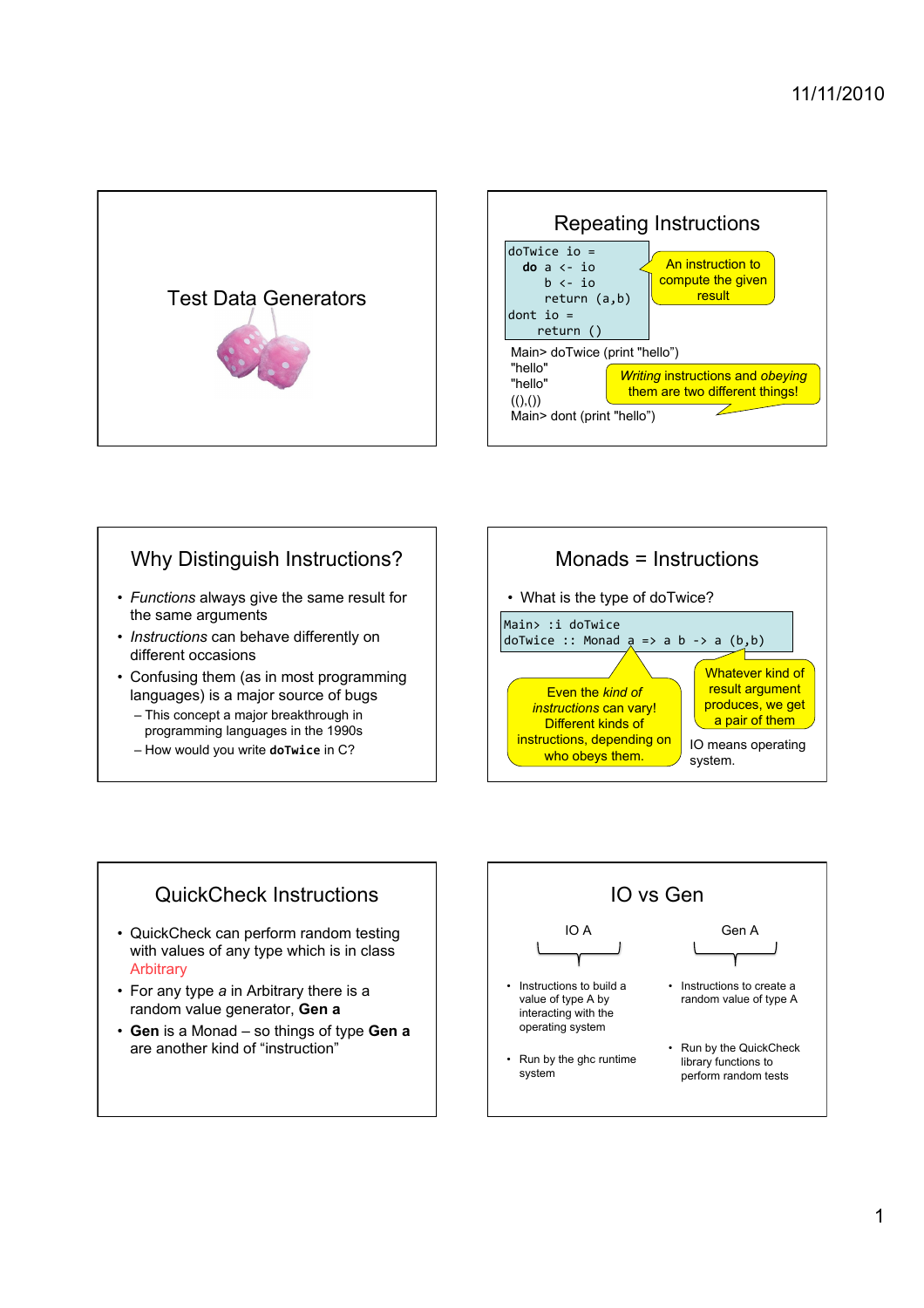# Instructions for Test Data **Generation**

- Generate *different* test data every time
	- Hence need "instructions to generate an *a*" – Instructions to QuickCheck, not the OS
	- **Gen a** ! **IO a**
- Generating data of different types?

#### QuickCheck> :i Arbitrary

type class class Arbitrary a where

 $arbitrary :: Gen a$  $\ddotsc$ 



# Sampling Booleans

Sample> sample (arbitrary :: Gen Bool) **True** False

**True** 

**True** 

True

• Note: the definition of sample is not important here – it is just a way for QuickCheck users to "inspect" something of type Gen a.

# Sampling Doubles

Sample> sample (arbitrary :: Gen Double) -5.75 -1.75 2.16666666666667 1.0 -9.25

# Sampling Lists

Sample> sample (arbitrary :: Gen [Integer]) [-15,-12,7,-13,6,-6,-2,4] [3,-2,0,-2,1] [] [-11,14,2,8,-10,-8,-7,-12,-13,14,15,15,11,7] [-4,10,18,8,14]

# Writing Generators

- We build generators in the same way we build other instructions (like IO): using exiting generators, **return** and **do**: Sample> sample (return True)
	- **True**
	- True **True**
	- True
	- **True**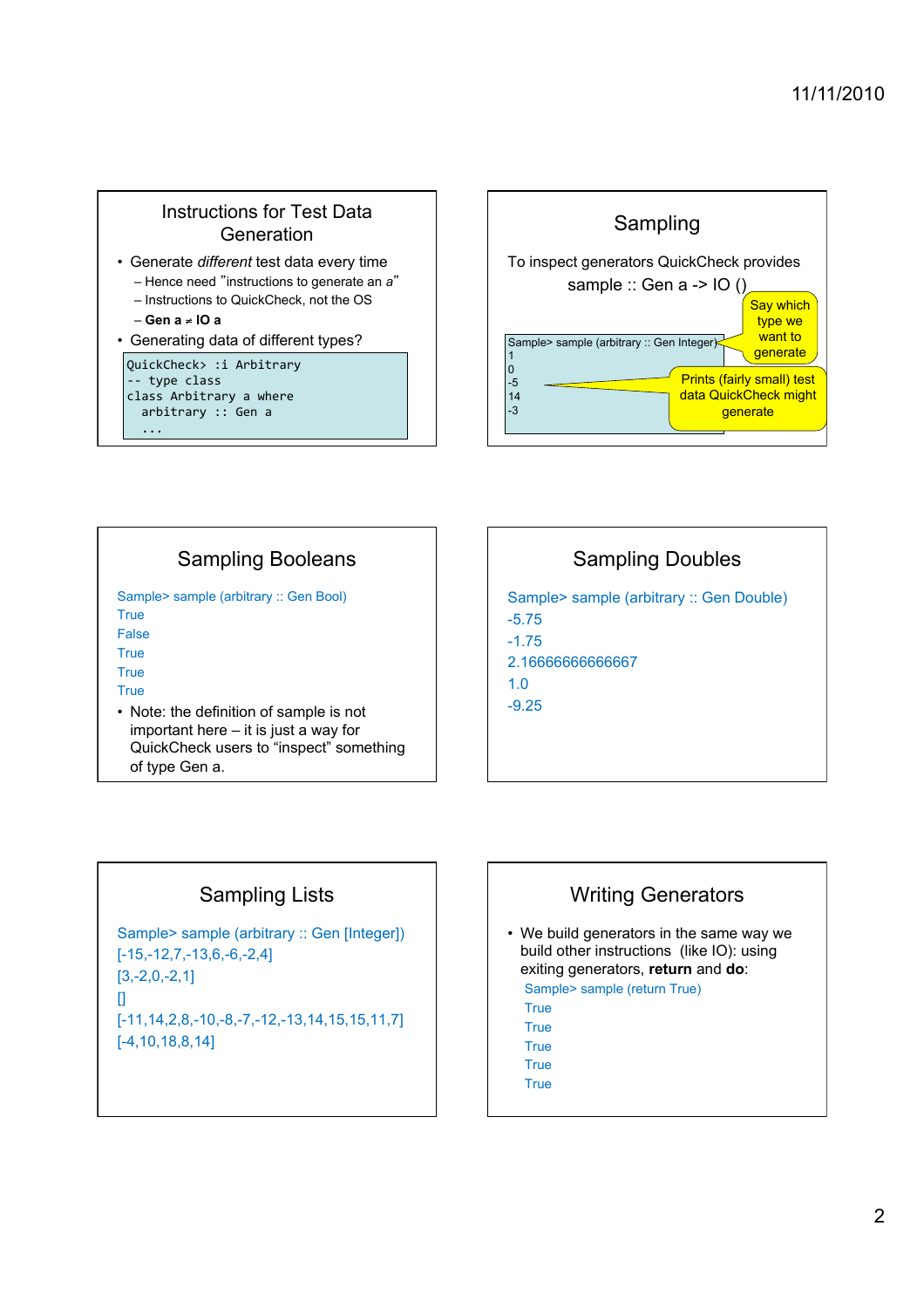









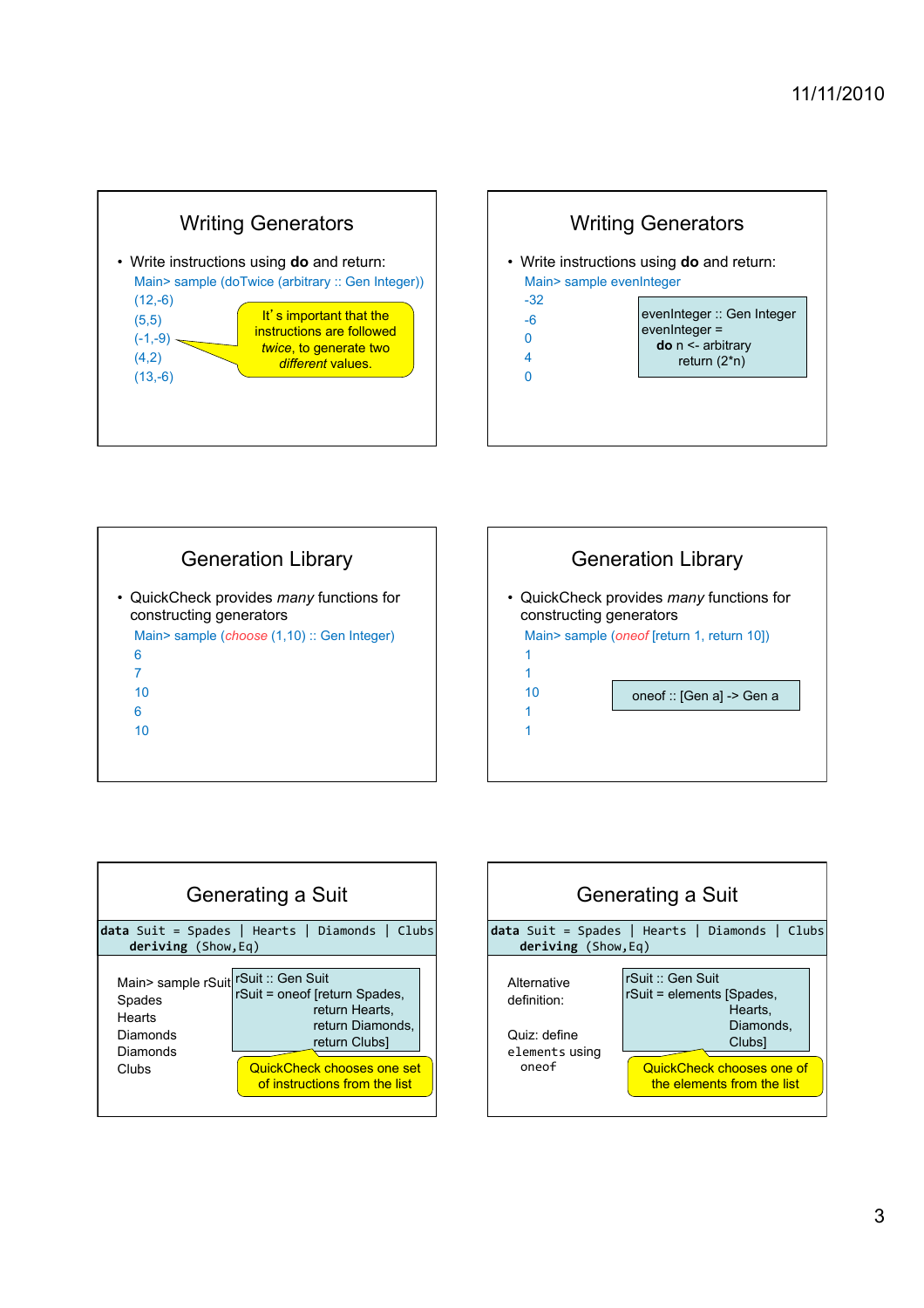| Generating a Rank                                                                           |  |                                                                                          |  |  |  |  |
|---------------------------------------------------------------------------------------------|--|------------------------------------------------------------------------------------------|--|--|--|--|
| $data$ Rank = Numeric Integer<br>  Jack   Queen   King   Ace<br>deriving (Show, Eq)         |  |                                                                                          |  |  |  |  |
|                                                                                             |  | $r$ Rank = oneof [return Jack,<br>return Queen,                                          |  |  |  |  |
| <u>Main&gt; sample rRank</u><br>Numeric 4<br>Numeric 5<br>Numeric 3<br><u>Oueen</u><br>King |  | return King,<br>return Ace,<br>do $r \leftarrow$ choose $(2, 10)$<br>return (Numeric r)] |  |  |  |  |









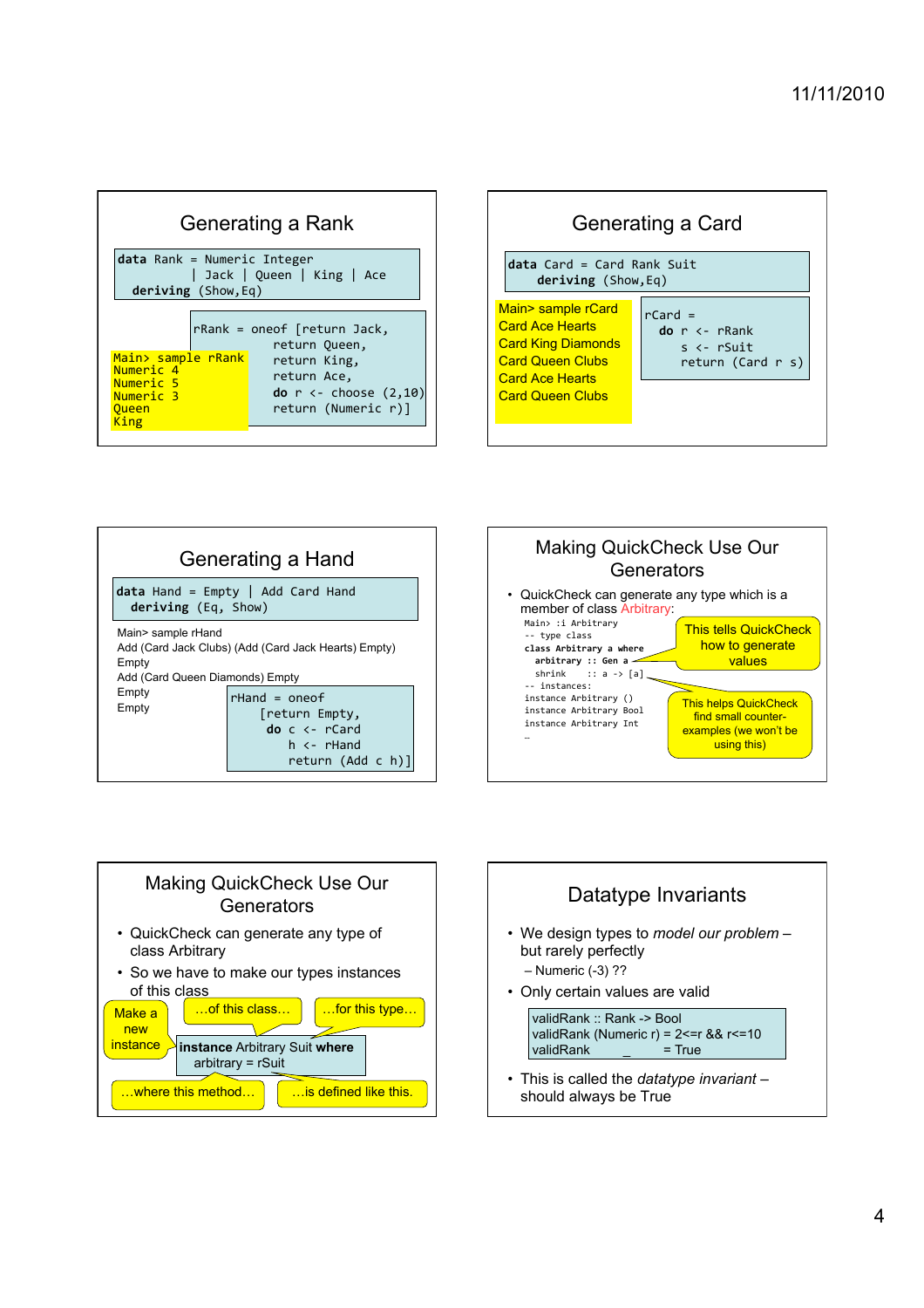

• Generators should only produce values satisfying the datatype invariant:

prop\_Rank r = validRank r

- Stating the datatype invariant helps us understand the program, avoid bugs
- Testing it helps uncover errors in test data generators!

Testing-code needs testing too!









numCards Empty = 0 numCards  $(Add \ h) = 1 + numCards h$ 

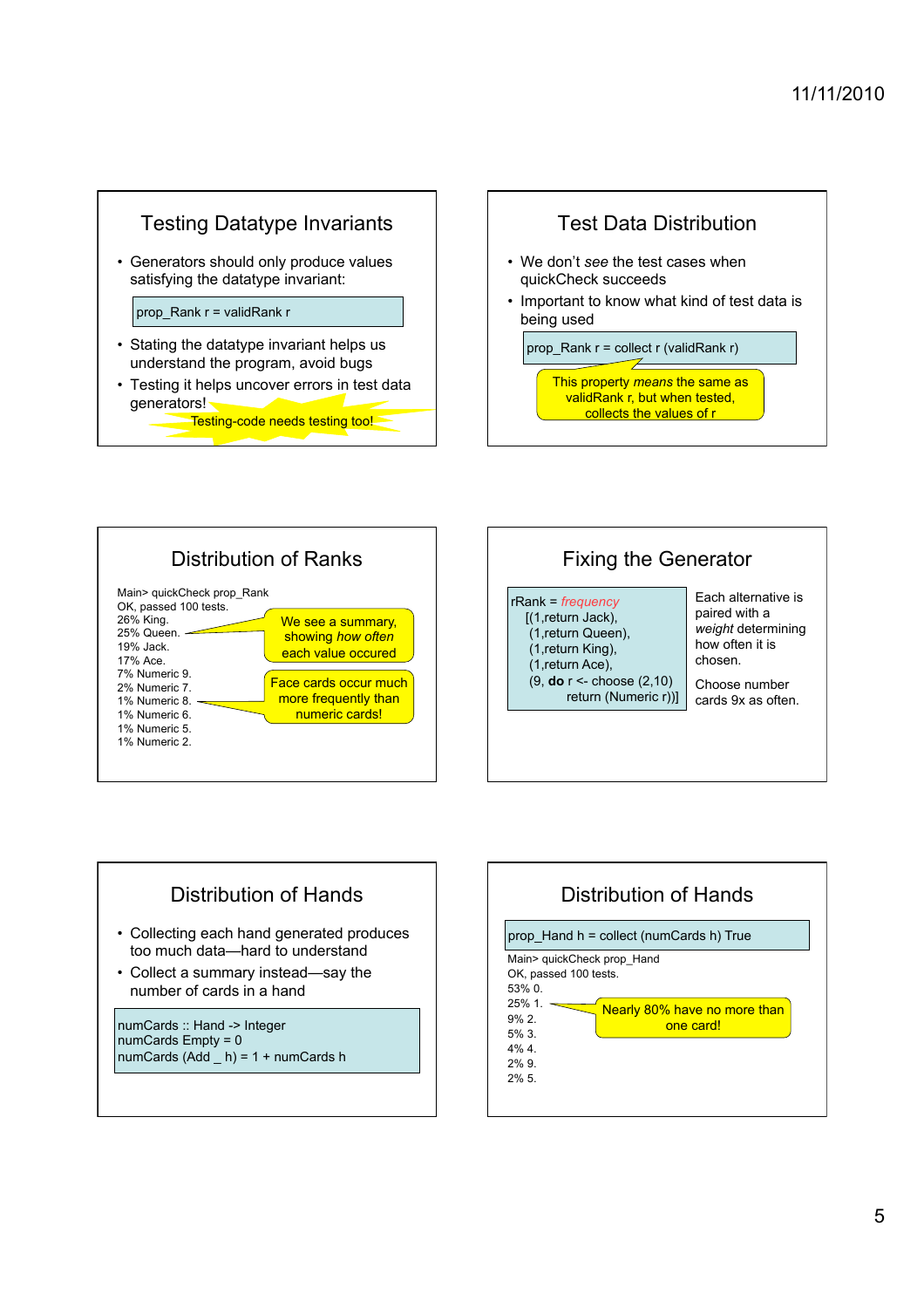| <b>Fixing the Generator</b>                                               |                                                                                                                                        |  |  |  |  |
|---------------------------------------------------------------------------|----------------------------------------------------------------------------------------------------------------------------------------|--|--|--|--|
| $r$ Hand = frequency $[(1, return \text{Empty})]$ ,                       | $(4, do c <$ rCard<br>$h <$ -rHand<br>return (Add c h))                                                                                |  |  |  |  |
| • Returning Empty<br>20% of the time<br>gives average<br>hands of 5 cards | Main> quickCheck prop Hand<br>OK, passed 100 tests.<br>$22\%$ 0.<br>13%2<br>13%1<br>12% 5.<br>$12\%3$<br>$6\%$ 4.<br>$4\%$ 9.<br>4% 8. |  |  |  |  |









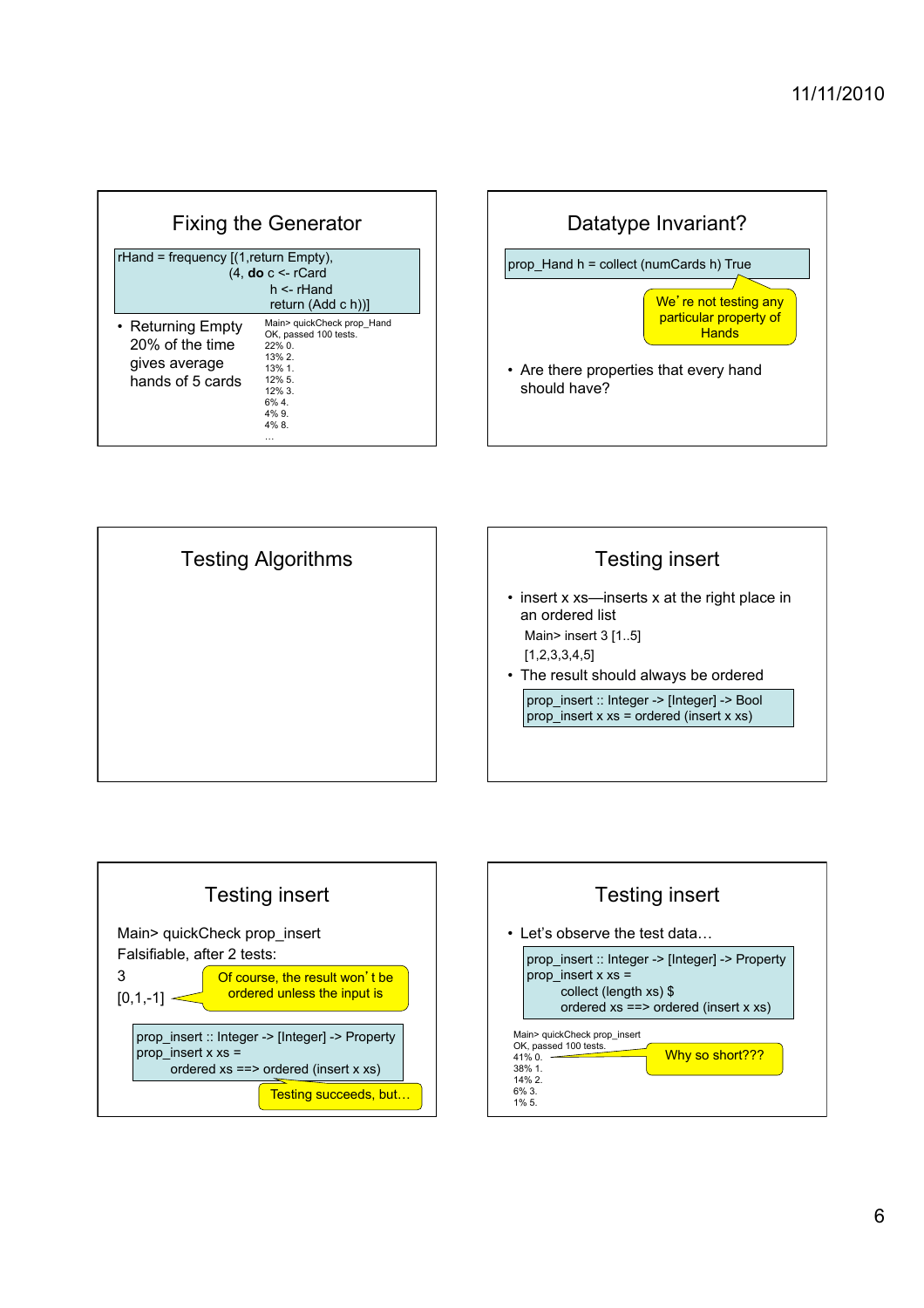| What's the Probability a Random<br>List is Ordered? |                |          |  |  |  |
|-----------------------------------------------------|----------------|----------|--|--|--|
|                                                     | Length         | Ordered? |  |  |  |
|                                                     | $\mathbf{0}$   | 100%     |  |  |  |
|                                                     | $\mathbf{1}$   | 100%     |  |  |  |
|                                                     | $\overline{2}$ | 50%      |  |  |  |
|                                                     | $\overline{3}$ | 17%      |  |  |  |
|                                                     | $\overline{4}$ | 4%       |  |  |  |
|                                                     |                |          |  |  |  |



– And so on

| The Ordered List Generator                                                                                                                                                                                                                                               |
|--------------------------------------------------------------------------------------------------------------------------------------------------------------------------------------------------------------------------------------------------------------------------|
| orderedList :: Gen [Integer]<br>$orderedList =$<br>$do n \leftarrow arbitrary$<br>listFrom n<br>where $listFrom n =$<br>frequency<br>$\lceil$ (1, return $\lceil$ ]),<br>$(5, do i \leftarrow arbitrary$<br>ns $\leftarrow$ listFrom $(n + abs i)$<br>$return (n:ns))$ ] |

### Trying it

Main> sample orderedList [10,21,29,31,40,49,54,55] [3,5,5,7,10] [0,1,2] [7,7,11,19,28,36,42,51,61]  $\prod$